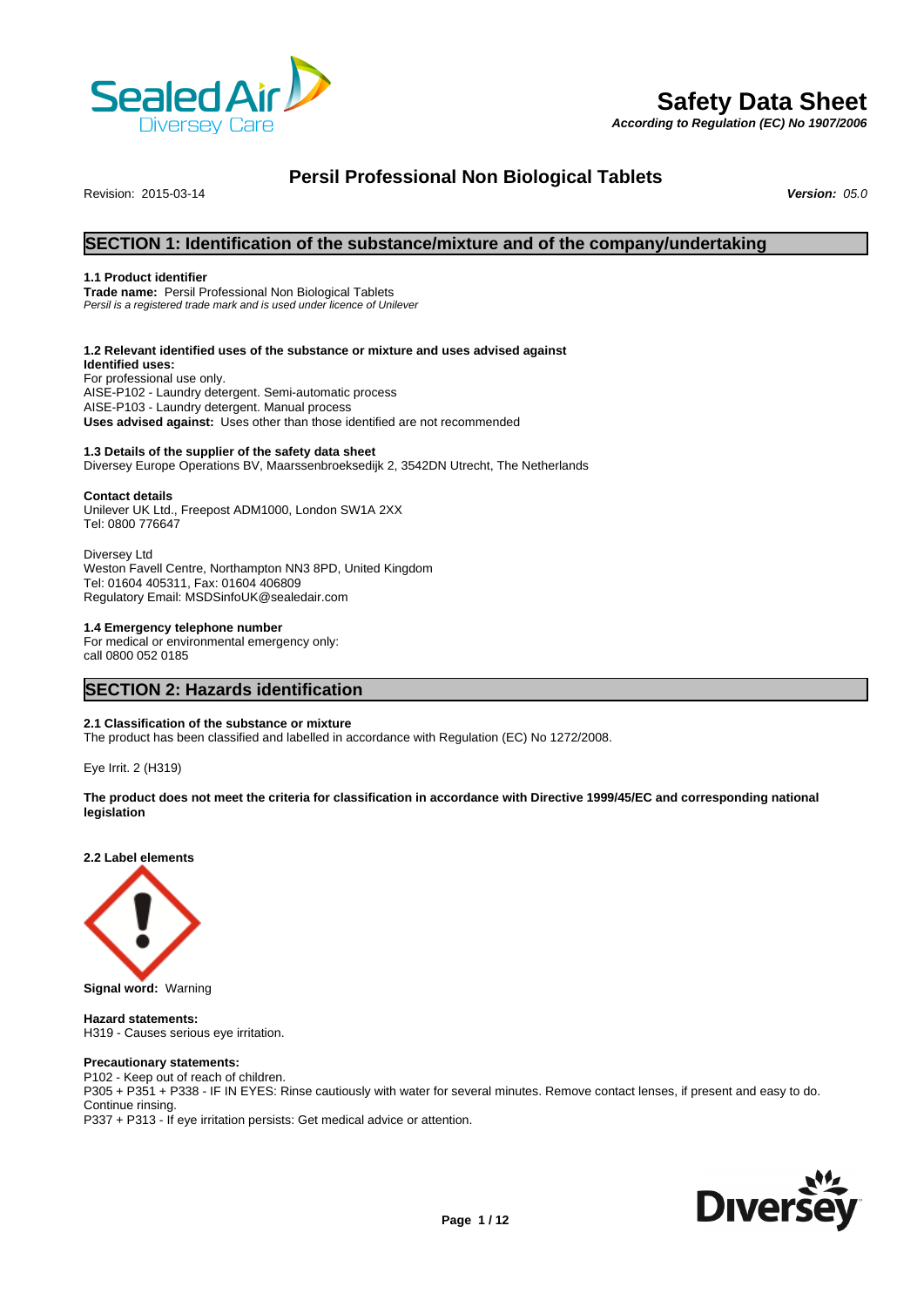#### **2.3 Other hazards**

No other hazards known. The product does not meet the criteria for PBT or vPvB in accordance with Regulation (EC) No 1907/2006, Annex XIII.

## **SECTION 3: Composition/information on ingredients**

#### **3.2 Mixtures**

| Ingredient(s)                    | <b>EC</b> number | <b>CAS number</b> | <b>REACH number</b> | <b>Classification</b>                                            | <b>Classification</b><br>(1999/45/EC) | <b>Notes</b> | Weight<br>percent |
|----------------------------------|------------------|-------------------|---------------------|------------------------------------------------------------------|---------------------------------------|--------------|-------------------|
| sodium percarbonate              | 239-707-6        | 15630-89-4        | 01-2119457268-30    | Ox. Sol. 2 (H272)<br>Acute Tox. 4 (H302)<br>Eye Dam. 1 (H318)    | O;R8<br>Xn:R22<br>$Xi:$ R41           |              | $10 - 20$         |
| sodium carbonate                 | 207-838-8        | 497-19-8          | 01-2119485498-19    | Eye Irrit. 2 (H319)                                              | Xi:R36                                |              | $3 - 10$          |
| cellulose                        | 232-674-9        | 9004-34-6         | No data available   | Not classified                                                   | $\overline{\phantom{0}}$              |              | $3 - 10$          |
| sodium<br>alkylbenzenesulphonate | 290-656-6        | 90194-45-9        | [1]                 | Acute Tox. 4 (H302)<br>Skin Irrit. 2 (H315)<br>Eye Dam. 1 (H318) | Xn:R22<br>Xi:R38-41                   |              | $3 - 10$          |
| disodium disilicate              | 237-623-4        | 13870-28-5        | 01-2119485031-47    | Eye Dam. 1 (H318)                                                | $Xi:$ R41                             |              | $1 - 3$           |

\* Polymer.

For the full text of the R, H and EUH phrases mentioned in this Section, see Section 16.

Workplace exposure limit(s), if available, are listed in subsection 8.1.

[1] Exempted: ionic mixture. See Regulation (EC) No 1907/2006, Annex V, paragraph 3 and 4. This salt is potentially present, based on calculation, and included for classification and labelling purposes only. Each starting material of the ionic mixture is registered, as required.

[2] Exempted: included in Annex IV of Regulation (EC) No 1907/2006.

[3] Exempted: Annex V of Regulation (EC) No 1907/2006.

[4] Exempted: polymer. See Article 2(9) of Regulation (EC) No 1907/2006.

#### **SECTION 4: First aid measures**

| 4.1 Description of first aid measures                           |                                                                                                                                                                                                             |
|-----------------------------------------------------------------|-------------------------------------------------------------------------------------------------------------------------------------------------------------------------------------------------------------|
| <b>Inhalation</b>                                               | Get medical attention or advice if you feel unwell.                                                                                                                                                         |
| <b>Skin contact:</b>                                            | Wash skin with plenty of lukewarm, gently flowing water. If skin irritation occurs: Get medical advice<br>or attention.                                                                                     |
| Eye contact:                                                    | Immediately rinse eyes cautiously with lukewarm water for several minutes. Remove contact lenses,<br>if present and easy to do. Continue rinsing. If irritation occurs and persists, get medical attention. |
| Ingestion:                                                      | Immediately drink 1 glass of water. Get medical attention or advice if you feel unwell.                                                                                                                     |
| Self-protection of first aider:                                 | Consider personal protective equipment as indicated in subsection 8.2.                                                                                                                                      |
| 4.2 Most important symptoms and effects, both acute and delayed |                                                                                                                                                                                                             |

| Inhalation:          | No known effects or symptoms in normal use. |
|----------------------|---------------------------------------------|
| <b>Skin contact:</b> | No known effects or symptoms in normal use. |
| Eye contact:         | Causes severe irritation.                   |
| Ingestion:           | No known effects or symptoms in normal use. |
|                      |                                             |

#### **4.3 Indication of any immediate medical attention and special treatment needed**

No information available on clinical testing and medical monitoring. Specific toxicological information on substances, if available, can be found in section 11.

## **SECTION 5: Firefighting measures**

#### **5.1 Extinguishing media**

Carbon dioxide. Dry powder. Water spray jet. Fight larger fires with water spray jet or alcohol-resistant foam.

## **5.2 Special hazards arising from the substance or mixture**

No special hazards known.

#### **5.3 Advice for firefighters**

As in any fire, wear self contained breathing apparatus and suitable protective clothing including gloves and eye/face protection.

## **SECTION 6: Accidental release measures**

#### **6.1 Personal precautions, protective equipment and emergency procedures**

No special measures required.

#### **6.2 Environmental precautions**

Do not allow to enter drainage system, surface or ground water.

#### **6.3 Methods and material for containment and cleaning up**

Collect mechanically.

#### **6.4 Reference to other sections**

For personal protective equipment see subsection 8.2. For disposal considerations see section 13.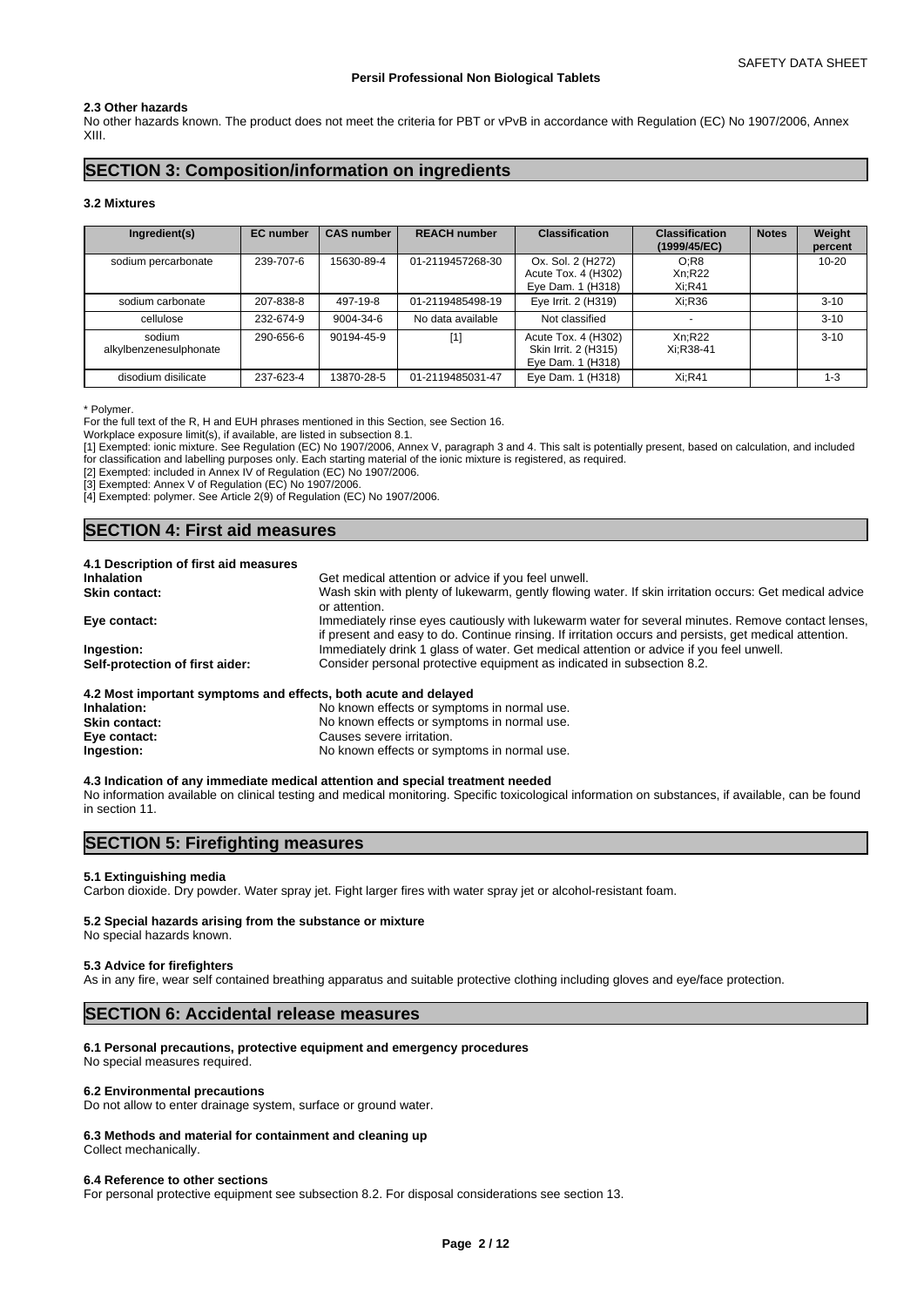## **SECTION 7: Handling and storage**

#### **7.1 Precautions for safe handling**

**Measures to prevent fire and explosions:** No special precautions required.

## **Measures required to protect the environment:**

For environmental exposure controls see subsection 8.2.

#### **Advices on general occupational hygiene:**

Handle in accordance with good industrial hygiene and safety practice. Keep away from food, drink and animal feeding stuffs. Do not mix with other products unless adviced by Sealed Air. Wash hands before breaks and at the end of workday. Wash face, hands and any exposed skin thoroughly after handling. Take off immediately all contaminated clothing. Use personal protective equipment as required. Use only with adequate ventilation.

#### **7.2 Conditions for safe storage, including any incompatibilities**

Store in accordance with local and national regulations. Keep only in original container. Store in a closed container. For conditions to avoid see subsection 10.4. For incompatible materials see subsection 10.5.

**7.3 Specific end use(s)**

No specific advice for end use available.

## **SECTION 8: Exposure controls/personal protection**

## **8.1 Control parameters**

### **Workplace exposure limits**

Air limit values, if available:

| Ingredient(s) | UK - Long term<br>value(s)                                                     | UK - Short term<br>value(s)                                                       |  |
|---------------|--------------------------------------------------------------------------------|-----------------------------------------------------------------------------------|--|
| cellulose     | 10 mg/m $3$ inhalable<br>dust<br>$4 \text{ mg/m}$ <sup>3</sup> respirable dust | 20 mg/m <sup>3</sup> inhalable<br>dust<br>12 mg/m <sup>3</sup> respirable<br>dust |  |

Biological limit values, if available:

Recommended monitoring procedures, if available:

Additional exposure limits under the conditions of use, if available:

## **DNEL/DMEL and PNEC values**

### **Human exposure**

DNEL oral exposure - Consumer (mg/kg bw)

| Ingredient(s)                 | Short term - Local<br>effects | <b>Short term - Systemic</b><br>effects | Long term - Local<br>effects | <b>I Long term - Systemic  </b><br>effects |
|-------------------------------|-------------------------------|-----------------------------------------|------------------------------|--------------------------------------------|
| sodium percarbonate           |                               |                                         |                              |                                            |
| sodium carbonate              |                               |                                         |                              |                                            |
| cellulose                     | No data available             | No data available                       | No data available            | No data available                          |
| sodium alkylbenzenesulphonate | No data available             | No data available                       | No data available            | No data available                          |
| disodium disilicate           | No data available             | No data available                       | No data available            | No data available                          |

DNEL dermal exposure - Worker

| Ingredient(s)                 | <b>Short term - Local</b> | Short term - Systemic | Long term - Local    | <b>I Long term - Systemic  </b> |
|-------------------------------|---------------------------|-----------------------|----------------------|---------------------------------|
|                               | effects                   | effects (mg/kg bw)    | effects              | effects (mg/kg bw)              |
| sodium percarbonate           | 12.8 mg/cm $2$ skin       |                       | 12.8 mg/cm $^2$ skin |                                 |
| sodium carbonate              | No data available         |                       | No data available    |                                 |
| cellulose                     | No data available         | No data available     | No data available    | No data available               |
| sodium alkylbenzenesulphonate | No data available         | No data available     | No data available    | No data available               |
| disodium disilicate           | No data available         | No data available     | No data available    | No data available               |

#### DNEL dermal exposure - Consumer

| Ingredient(s)                 | <b>Short term - Local</b>   | <b>Short term - Systemic</b> | Long term - Local           | Long term - Systemic |
|-------------------------------|-----------------------------|------------------------------|-----------------------------|----------------------|
|                               | effects                     | effects (mg/kg bw)           | effects                     | effects (mg/kg bw)   |
| sodium percarbonate           | 6.4 mg/cm <sup>2</sup> skin |                              | 6.4 mg/cm <sup>2</sup> skin |                      |
| sodium carbonate              | No data available           |                              | No data available           |                      |
| cellulose                     | No data available           | No data available            | No data available           | No data available    |
| sodium alkylbenzenesulphonate | No data available           | No data available            | No data available           | No data available    |
| disodium disilicate           | No data available           | No data available            | No data available           | No data available    |

| DNEL inhalatory exposure - Worker (mg/m <sup>3</sup> ) |                               |                                  |                              |                                   |
|--------------------------------------------------------|-------------------------------|----------------------------------|------------------------------|-----------------------------------|
| Ingredient(s)                                          | Short term - Local<br>effects | Short term - Systemic<br>effects | Long term - Local<br>effects | Long term - Systemic  <br>effects |
| sodium percarbonate                                    |                               |                                  |                              |                                   |
| sodium carbonate                                       |                               |                                  |                              |                                   |
| cellulose                                              | No data available             | No data available                | No data available            | No data available                 |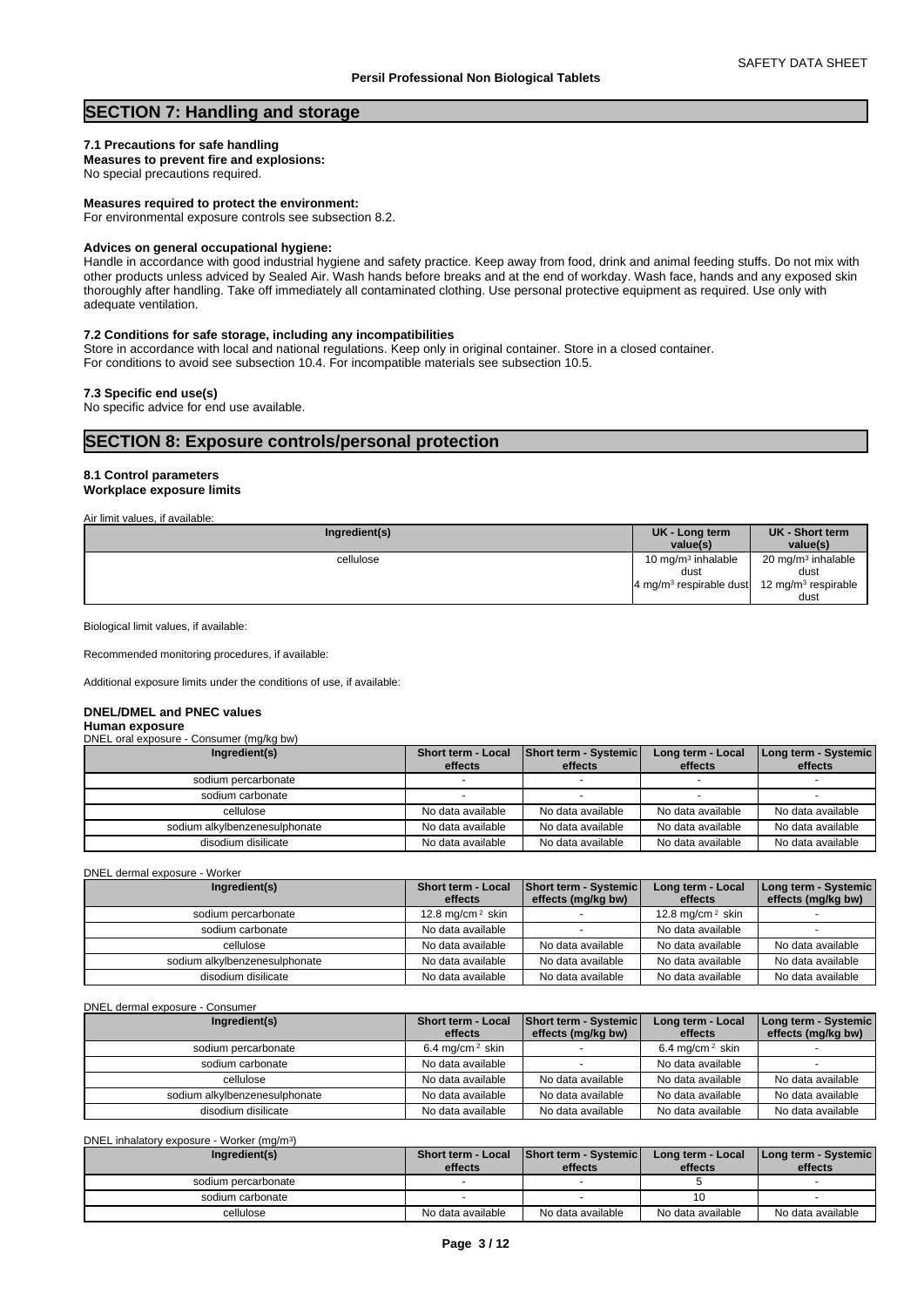| sulphonate<br>sodium alkvlb<br>nzene | available<br>No data | । available<br>data<br>NG. | No data available | No data available |
|--------------------------------------|----------------------|----------------------------|-------------------|-------------------|
| disodium disilicate                  | available<br>No data | i available<br>data<br>NO. | No data available | No data available |

| DNEL inhalatory exposure - Consumer (mg/m <sup>3</sup> ) |  |
|----------------------------------------------------------|--|
|                                                          |  |

| Ingredient(s)                 | Short term - Local<br>effects | <b>Short term - Systemic</b><br>effects | Long term - Local<br>effects | [Long term - Systemic]<br>effects |
|-------------------------------|-------------------------------|-----------------------------------------|------------------------------|-----------------------------------|
| sodium percarbonate           |                               |                                         |                              |                                   |
| sodium carbonate              |                               |                                         |                              |                                   |
| cellulose                     | No data available             | No data available                       | No data available            | No data available                 |
| sodium alkylbenzenesulphonate | No data available             | No data available                       | No data available            | No data available                 |
| disodium disilicate           | No data available             | No data available                       | No data available            | No data available                 |

## **Environmental exposure** Environmental exposure - PNEC

| Ingredient(s)                 | (mg/l)            | Surface water, fresh Surface water, marine<br>(mg/l) | Intermittent (mg/l) | Sewage treatment<br>plant (mg/l) |
|-------------------------------|-------------------|------------------------------------------------------|---------------------|----------------------------------|
| sodium percarbonate           | 0.035             | 0.035                                                | 0.035               | 16.24                            |
| sodium carbonate              |                   |                                                      |                     |                                  |
| cellulose                     | No data available | No data available                                    | No data available   | No data available                |
| sodium alkylbenzenesulphonate | No data available | No data available                                    | No data available   | No data available                |
| disodium disilicate           | No data available | No data available                                    | No data available   | No data available                |

#### Environmental exposure - PNEC, continued

| Ingredient(s)                 | l Sediment. freshwater l<br>(mg/kg) | Sediment, marine<br>(mg/kg) | Soil (mg/kg)      | Air ( $mg/m3$ )   |
|-------------------------------|-------------------------------------|-----------------------------|-------------------|-------------------|
| sodium percarbonate           |                                     |                             |                   |                   |
| sodium carbonate              |                                     |                             |                   |                   |
| cellulose                     | No data available                   | No data available           | No data available | No data available |
| sodium alkylbenzenesulphonate | No data available                   | No data available           | No data available | No data available |
| disodium disilicate           | No data available                   | No data available           | No data available | No data available |

#### **8.2 Exposure controls**

*The following information applies for the uses indicated in subsection 1.2. If available, please refer to the product information sheet for application and handling instructions. Normal use conditions are assumed for this section.*

*Recommended safety measures for handling the undiluted product: Covering activities such as filling and transfer of product to application equipment, flasks or buckets*

| Appropriate engineering controls:<br>Appropriate organisational controls:                                                                | No special requirements under normal use conditions.<br>Avoid direct contact and/or splashes where possible. Train personnel.                                                                                                                                          |
|------------------------------------------------------------------------------------------------------------------------------------------|------------------------------------------------------------------------------------------------------------------------------------------------------------------------------------------------------------------------------------------------------------------------|
| Personal protective equipment<br>Eye / face protection:<br>Hand protection:<br><b>Body protection:</b><br><b>Respiratory protection:</b> | No special requirements under normal use conditions.<br>Rinse and dry hands after use. For prolonged contact protection for the skin may be necessary.<br>No special requirements under normal use conditions.<br>No special requirements under normal use conditions. |
| <b>Environmental exposure controls:</b>                                                                                                  | No special requirements under normal use conditions.                                                                                                                                                                                                                   |
| Recommended safety measures for handling the diluted product:                                                                            |                                                                                                                                                                                                                                                                        |
| Recommended maximum concentration (%): 2                                                                                                 |                                                                                                                                                                                                                                                                        |
| Appropriate engineering controls:<br>Appropriate organisational controls:                                                                | No special requirements under normal use conditions.<br>No special requirements under normal use conditions.                                                                                                                                                           |
| Personal protective equipment                                                                                                            |                                                                                                                                                                                                                                                                        |
| Eye / face protection:                                                                                                                   | Safety glasses are not normally required. However, their use is recommended in those cases<br>where splashes may occur when handling the product.                                                                                                                      |
| Hand protection:                                                                                                                         | Rinse and dry hands after use. For prolonged contact protection for the skin may be necessary.                                                                                                                                                                         |
| <b>Body protection:</b>                                                                                                                  | No special requirements under normal use conditions.                                                                                                                                                                                                                   |
| <b>Respiratory protection:</b>                                                                                                           | No special requirements under normal use conditions.                                                                                                                                                                                                                   |
| <b>Environmental exposure controls:</b>                                                                                                  | No special requirements under normal use conditions.                                                                                                                                                                                                                   |

## **SECTION 9: Physical and chemical properties**

**9.1 Information on basic physical and chemical properties**

*Information in this section refers to the product, unless it is specifically stated that substance data is listed*

**Physical State:** Solid **Appearance:** Tablets

**Method / remark**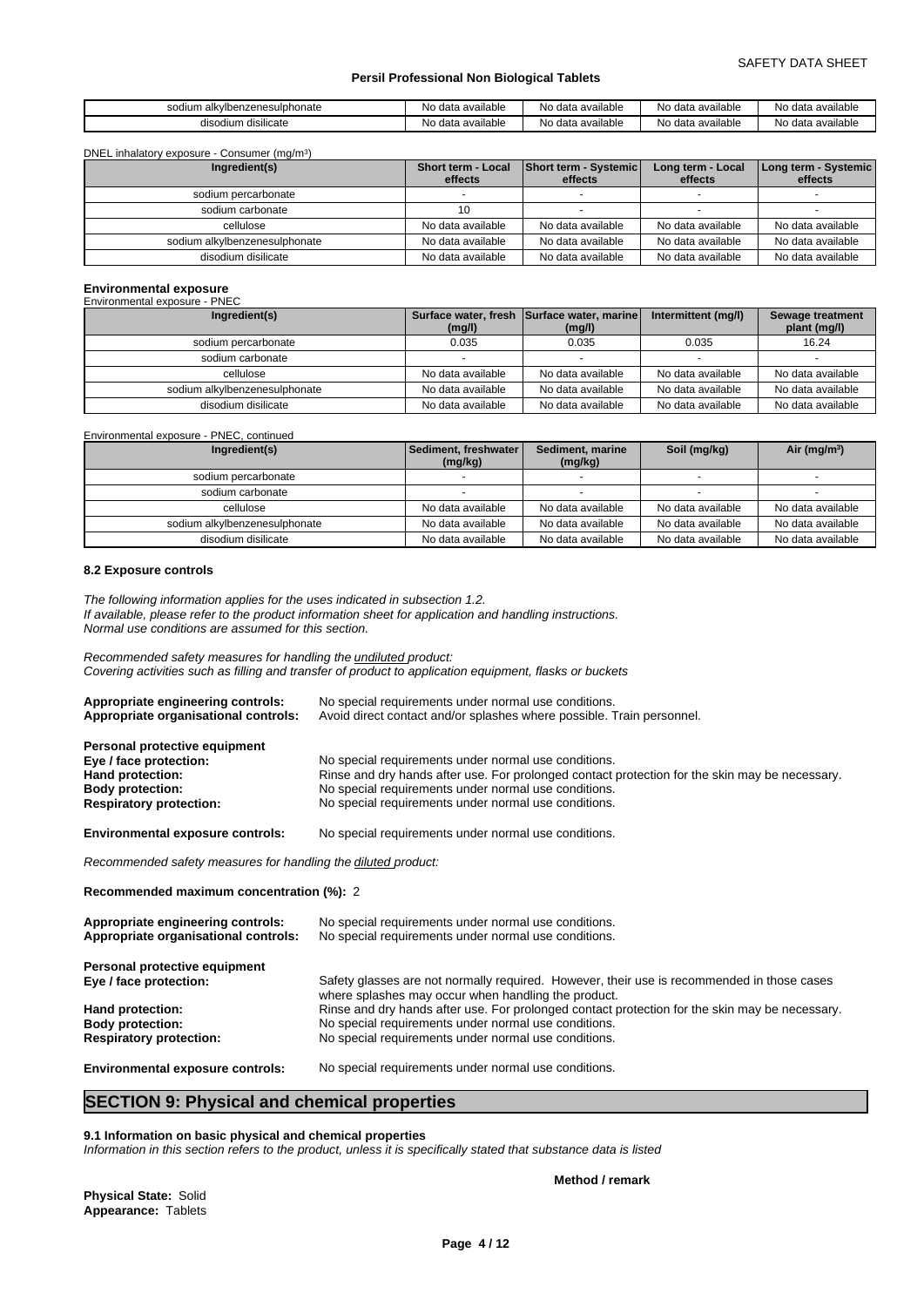#### **Colour:** White **Odour:** Slightly perfumed **Odour threshold:** Not applicable **pH: Melting point/freezing point (°C):** Not determined **Initial boiling point and boiling range (°C):** Not determined

Substance data, boiling point

| Ingredient(s)                 | Value<br>$(^{\circ}C)$               | <b>Method</b>    | Atmospheric pressure<br>(hPa) |
|-------------------------------|--------------------------------------|------------------|-------------------------------|
| sodium percarbonate           | Product decomposes<br>before boiling |                  |                               |
| sodium carbonate              | 1600                                 | Method not given | 1013                          |
| cellulose                     | No data available                    |                  |                               |
| sodium alkylbenzenesulphonate | No data available                    |                  |                               |
| disodium disilicate           | No data available                    |                  |                               |

#### **Method / remark**

**Flash point (°C):** Not applicable. **Sustained combustion:** Not determined **Evaporation rate:** Not determined **Flammability (solid, gas):** Not determined **Upper/lower flammability limit (%):** Not determined

Substance data, flammability or explosive limits, if available:

#### **Method / remark**

**Vapour pressure:** Not determined

Substance data, vapour pressure

| Ingredient(s)                 | Value<br>(Pa)     | <b>Method</b> | Temperature<br>$(^{\circ}C)$ |
|-------------------------------|-------------------|---------------|------------------------------|
| sodium percarbonate           | Negligible        |               |                              |
| sodium carbonate              | Negligible        |               |                              |
| cellulose                     | No data available |               |                              |
| sodium alkylbenzenesulphonate | No data available |               |                              |
| disodium disilicate           | No data available |               |                              |

#### **Method / remark**

#### **Solubility in / Miscibility with Water:** Soluble **Vapour density:** Not determined **Relative density:** Not determined

Substance data, solubility in water

| Ingredient(s)                 | Value<br>(g/l)    | <b>Method</b>    | <b>Temperature</b><br>(°C) |
|-------------------------------|-------------------|------------------|----------------------------|
| sodium percarbonate           | 140               | Method not given | 20                         |
| sodium carbonate              | 210-215           | Method not given | 20                         |
| cellulose                     | No data available |                  |                            |
| sodium alkylbenzenesulphonate | No data available |                  |                            |
| disodium disilicate           | No data available |                  |                            |

Substance data, partition coefficient n-octanol/water (log Kow): see subsection 12.3

**Decomposition temperature:** Not determined **Autoignition temperature:** Not determined **Viscosity:** Not determined **Explosive properties:** Not explosive. **Oxidising properties:** Not oxidising

**9.2 Other information Surface tension (N/m):** Not determined **Corrosion to metals:** Not applicable to solids or gases

Substance data, dissociation constant, if available:

## **SECTION 10: Stability and reactivity**

#### **10.1 Reactivity**

No reactivity hazards known under normal storage and use conditions.

## **10.2 Chemical stability**

Stable under normal storage and use conditions.

**Method / remark**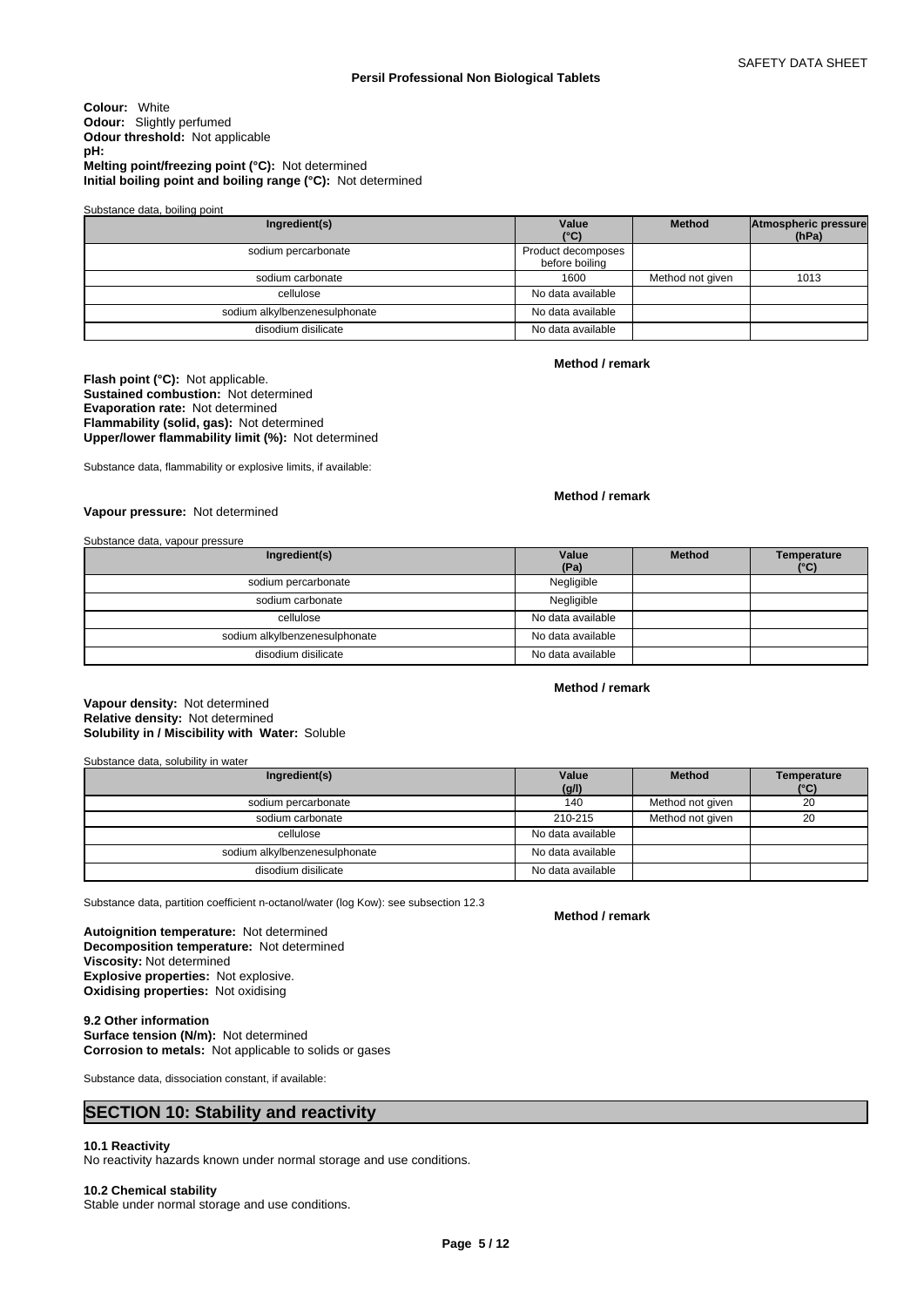#### **10.3 Possibility of hazardous reactions**

No hazardous reactions known under normal storage and use conditions.

#### **10.4 Conditions to avoid**

None known under normal storage and use conditions.

#### **10.5 Incompatible materials**

None known under normal use conditions.

### **10.6 Hazardous decomposition products**

None known under normal storage and use conditions.

## **SECTION 11: Toxicological information**

#### **11.1 Information on toxicological effects**

Mixture data:

## **Relevant calculated ATE(s):**

ATE - Oral (mg/kg): >2000

#### **Eye irritation and corrosivity**

**Result:** Eye irritant 2 **Method:** Weight of evidence

Substance data, where relevant and available, are listed below.

#### **Acute toxicity**

| Acute oral toxicity           |           |                      |                |                  |                             |
|-------------------------------|-----------|----------------------|----------------|------------------|-----------------------------|
| Ingredient(s)                 | Endpoint  | Value<br>(mg/kg)     | <b>Species</b> | <b>Method</b>    | <b>Exposure</b><br>time (h) |
| sodium percarbonate           | $LD_{50}$ | 1034                 | Rat            | Method not given |                             |
| sodium carbonate              | $LD_{50}$ | 2800                 | Rat            | Method not given |                             |
| cellulose                     |           | No data<br>available |                |                  |                             |
| sodium alkylbenzenesulphonate |           | No data<br>available |                |                  |                             |
| disodium disilicate           |           | No data<br>available |                |                  |                             |

#### Acute dermal toxicity

| Ingredient(s)                 | Endpoint  | Value<br>(mg/kg)     | <b>Species</b> | <b>Method</b>     | <b>Exposure</b><br>time (h) |
|-------------------------------|-----------|----------------------|----------------|-------------------|-----------------------------|
| sodium percarbonate           | $LD_{50}$ | > 2000               | Rabbit         | OECD 402 (EU B.3) |                             |
| sodium carbonate              | $LD_{50}$ | > 2000               | Rabbit         | Method not given  |                             |
| cellulose                     |           | No data<br>available |                |                   |                             |
| sodium alkylbenzenesulphonate |           | No data<br>available |                |                   |                             |
| disodium disilicate           |           | No data<br>available |                |                   |                             |

#### Acute inhalative toxicity

| Ingredient(s)                 | Endpoint  | Value<br>(mg/l)      | <b>Species</b> | <b>Method</b>     | <b>Exposure</b><br>time (h) |
|-------------------------------|-----------|----------------------|----------------|-------------------|-----------------------------|
| sodium percarbonate           |           | No data<br>available |                |                   |                             |
| sodium carbonate              | $LC_{50}$ | $2.3$ (dust)         | Rat            | OECD 403 (EU B.2) |                             |
| cellulose                     |           | No data<br>available |                |                   |                             |
| sodium alkylbenzenesulphonate |           | No data<br>available |                |                   |                             |
| disodium disilicate           |           | No data<br>available |                |                   |                             |

#### **Irritation and corrosivity** Skin irritation and corrosivity

| Ingredient(s)                 | Result            | <b>Species</b> | <b>Method</b>    | <b>Exposure time</b> |
|-------------------------------|-------------------|----------------|------------------|----------------------|
| sodium percarbonate           | Not irritant      | Rabbit         | Method not given |                      |
| sodium carbonate              | Not irritant      | Rabbit         | Method not given |                      |
| cellulose                     | No data available |                |                  |                      |
| sodium alkylbenzenesulphonate | No data available |                |                  |                      |
| disodium disilicate           | No data available |                |                  |                      |

Eye irritation and corrosivity

| redient(s   | <b>Result</b> | Species<br>- 11 | --<br>Methoc | re time<br>----- |
|-------------|---------------|-----------------|--------------|------------------|
| <b>DANA</b> |               |                 |              |                  |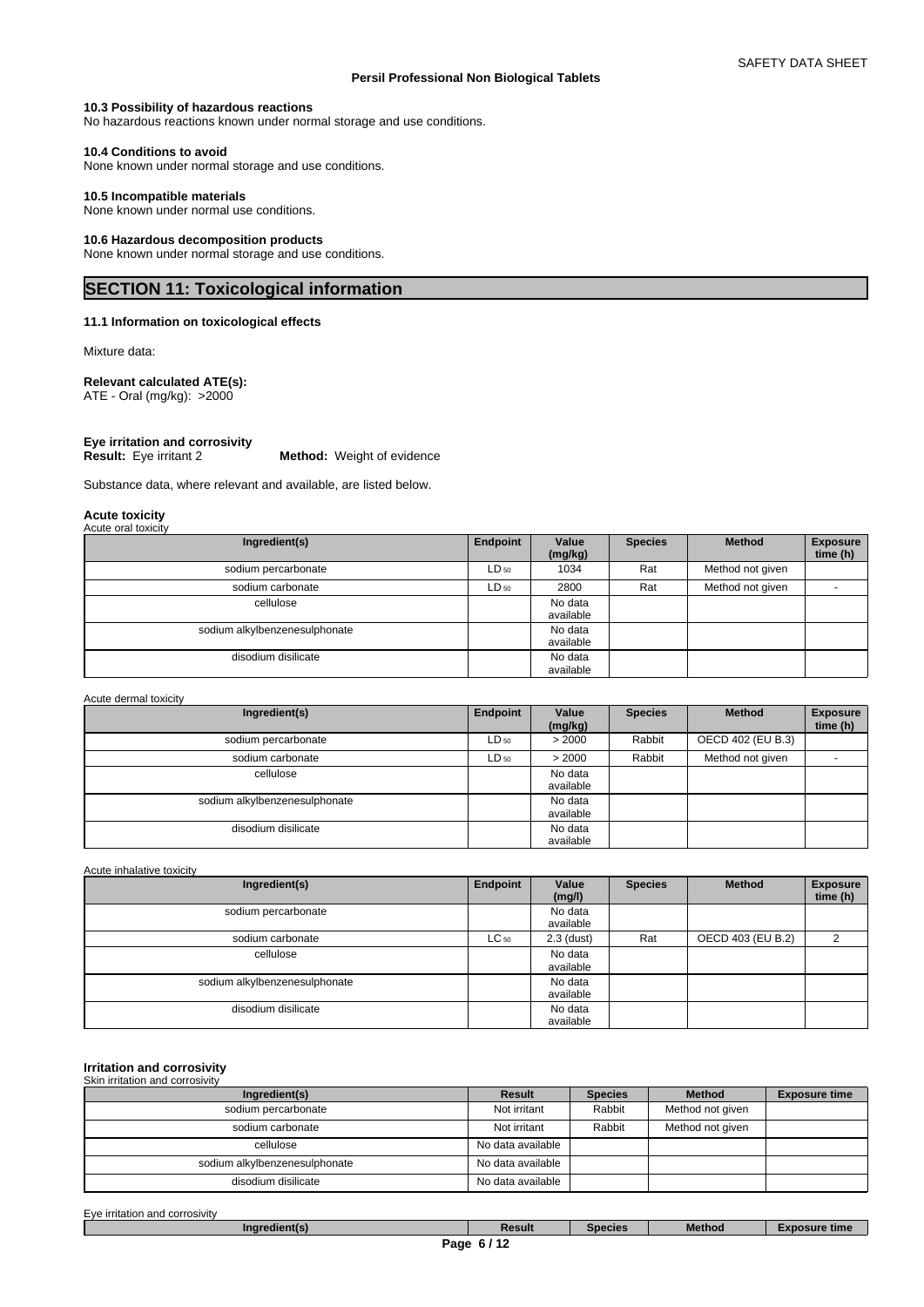| sodium percarbonate           | Severe damage     | Rabbit | EPA OPP 81-4     |  |
|-------------------------------|-------------------|--------|------------------|--|
| sodium carbonate              | Irritant          | Rabbit | Method not given |  |
| cellulose                     | No data available |        |                  |  |
| sodium alkylbenzenesulphonate | No data available |        |                  |  |
| disodium disilicate           | No data available |        |                  |  |

Respiratory tract irritation and corrosivity

| Ingredient(s)                 | Result                             | <b>Species</b> | <b>Method</b>    | <b>Exposure time</b> |
|-------------------------------|------------------------------------|----------------|------------------|----------------------|
| sodium percarbonate           | Irritating to<br>respiratory tract | Mouse          | Method not given |                      |
| sodium carbonate              | No data available                  |                |                  |                      |
| cellulose                     | No data available                  |                |                  |                      |
| sodium alkylbenzenesulphonate | No data available                  |                |                  |                      |
| disodium disilicate           | No data available                  |                |                  |                      |

## **Sensitisation**

Sensitisation by skin contact

| Ingredient(s)                 | Result            | <b>Species</b> | <b>Method</b>       | Exposure time (h) |
|-------------------------------|-------------------|----------------|---------------------|-------------------|
| sodium percarbonate           | Not sensitising   | Guinea pig     | OECD 406 (EU B.6) / |                   |
|                               |                   |                | <b>Buehler test</b> |                   |
| sodium carbonate              | Not sensitising   |                | Method not given    |                   |
| cellulose                     | No data available |                |                     |                   |
| sodium alkylbenzenesulphonate | No data available |                |                     |                   |
| disodium disilicate           | No data available |                |                     |                   |

Sensitisation by inhalation

| Ingredient(s)                 | Result            | <b>Species</b> | <b>Method</b> | <b>Exposure time</b> |
|-------------------------------|-------------------|----------------|---------------|----------------------|
| sodium percarbonate           | No data available |                |               |                      |
| sodium carbonate              | No data available |                |               |                      |
| cellulose                     | No data available |                |               |                      |
| sodium alkylbenzenesulphonate | No data available |                |               |                      |
| disodium disilicate           | No data available |                |               |                      |

## **CMR effects (carcinogenicity, mutagenicity and toxicity for reproduction)** Mutagenicity

| Ingredient(s)                 | Result (in-vitro)        | <b>Method</b><br>(in-vitro) | <b>Result (in-vivo)</b> | <b>Method</b><br>(in-vivo) |
|-------------------------------|--------------------------|-----------------------------|-------------------------|----------------------------|
| sodium percarbonate           | <b>No data available</b> |                             | No data available       |                            |
| sodium carbonate              | No data available        |                             | No data available       |                            |
| cellulose                     | INo data available       |                             | No data available       |                            |
| sodium alkylbenzenesulphonate | INo data available       |                             | No data available       |                            |
| disodium disilicate           | INo data available       |                             | No data available       |                            |

**Carcinogenicity** 

| Ingredient(s)                 | <b>IEffect</b>                                      |
|-------------------------------|-----------------------------------------------------|
| sodium percarbonate           | No data available                                   |
| sodium carbonate              | No evidence for carcinogenicity, weight-of-evidence |
| cellulose                     | No data available                                   |
| sodium alkylbenzenesulphonate | No data available                                   |
| disodium disilicate           | No data available                                   |

Toxicity for reproduction

| Ingredient(s)                        | <b>Endpoint</b> | <b>Specific effect</b> | Value<br>$\left \frac{\text{mg}}{\text{kg}}\text{bw/d}\right $ | <b>Species</b> | <b>Method</b> | <b>Exposure</b><br>time | <b>Remarks and other effects</b><br>reported |
|--------------------------------------|-----------------|------------------------|----------------------------------------------------------------|----------------|---------------|-------------------------|----------------------------------------------|
| sodium percarbonate                  |                 |                        | No data<br>available                                           |                |               |                         |                                              |
| sodium carbonate                     |                 |                        | No data<br>available                                           |                |               |                         |                                              |
| cellulose                            |                 |                        | No data<br>available                                           |                |               |                         |                                              |
| sodium<br>alkylbenzenesulphonat<br>е |                 |                        | No data<br>available                                           |                |               |                         |                                              |
| disodium disilicate                  |                 |                        | No data<br>available                                           |                |               |                         |                                              |

## **Repeated dose toxicity** Sub-acute or sub-chronic oral toxicity

| Ingredient(s)       | <b>Endpoint</b> | Value                                                   | <b>Species</b> | <b>Method</b> |                    | Exposure Specific effects and organs |
|---------------------|-----------------|---------------------------------------------------------|----------------|---------------|--------------------|--------------------------------------|
|                     |                 | (mg/kg bw/d)                                            |                |               | $ time$ (days) $ $ | affected                             |
| sodium percarbonate |                 | No data                                                 |                |               |                    |                                      |
|                     |                 | available                                               |                |               |                    |                                      |
| sodium carbonate    |                 | No data                                                 |                |               | -                  |                                      |
|                     |                 | available                                               |                |               |                    |                                      |
| cellulose           |                 | $\frac{\text{Nagda}}{\text{available}}$ / $\frac{1}{2}$ |                |               |                    |                                      |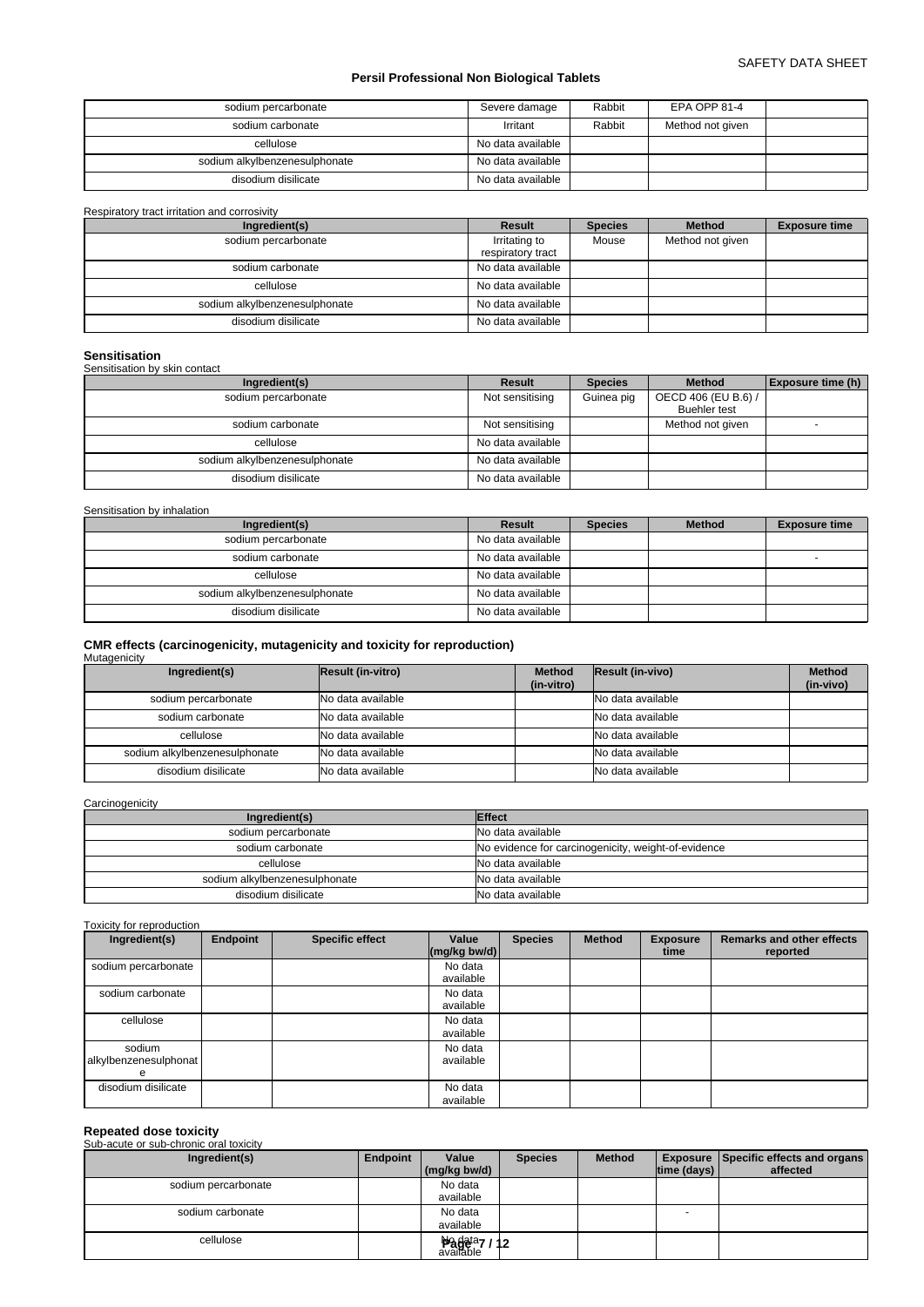| sodium alkylbenzenesulphonate | No data<br>available |  |  |
|-------------------------------|----------------------|--|--|
| disodium disilicate           | No data              |  |  |
|                               | available            |  |  |

#### Sub-chronic dermal toxicity

| Ingredient(s)                 | Endpoint | Value<br>(mg/kg bw/d) | <b>Species</b> | <b>Method</b> | time (days) $\vert$      | <b>Exposure Specific effects and organs</b><br>affected |
|-------------------------------|----------|-----------------------|----------------|---------------|--------------------------|---------------------------------------------------------|
| sodium percarbonate           |          | No data<br>available  |                |               |                          |                                                         |
| sodium carbonate              |          | No data<br>available  |                |               | $\overline{\phantom{0}}$ |                                                         |
| cellulose                     |          | No data<br>available  |                |               |                          |                                                         |
| sodium alkylbenzenesulphonate |          | No data<br>available  |                |               |                          |                                                         |
| disodium disilicate           |          | No data<br>available  |                |               |                          |                                                         |

#### Sub-chronic inhalation toxicity

| Ingredient(s)                 | Endpoint | Value<br>(mg/kg bw/d) | <b>Species</b> | <b>Method</b> | time (days)              | Exposure Specific effects and organs<br>affected |
|-------------------------------|----------|-----------------------|----------------|---------------|--------------------------|--------------------------------------------------|
| sodium percarbonate           |          | No data<br>available  |                |               |                          |                                                  |
| sodium carbonate              |          | No data<br>available  |                |               | $\overline{\phantom{0}}$ |                                                  |
| cellulose                     |          | No data<br>available  |                |               |                          |                                                  |
| sodium alkylbenzenesulphonate |          | No data<br>available  |                |               |                          |                                                  |
| disodium disilicate           |          | No data<br>available  |                |               |                          |                                                  |

#### Chronic toxicity

| Ingredient(s)                        | <b>Exposure</b><br>route | Endpoint | Value<br>$(mg/kg)$ bw/d) | <b>Species</b> | <b>Method</b> | <b>Exposure</b><br>time | Specific effects and<br>organs affected | <b>Remark</b> |
|--------------------------------------|--------------------------|----------|--------------------------|----------------|---------------|-------------------------|-----------------------------------------|---------------|
| sodium percarbonate                  |                          |          | No data<br>available     |                |               |                         |                                         |               |
| sodium carbonate                     |                          |          | No data<br>available     |                |               |                         |                                         |               |
| cellulose                            |                          |          | No data<br>available     |                |               |                         |                                         |               |
| sodium<br>alkylbenzenesulphonat<br>е |                          |          | No data<br>available     |                |               |                         |                                         |               |
| disodium disilicate                  |                          |          | No data<br>available     |                |               |                         |                                         |               |

#### STOT-single exposure

| Ingredient(s)                 | Affected organ(s) |
|-------------------------------|-------------------|
| sodium percarbonate           | No data available |
| sodium carbonate              | No data available |
| cellulose                     | No data available |
| sodium alkylbenzenesulphonate | No data available |
| disodium disilicate           | No data available |

STOT-repeated exposure

| Ingredient(s)                 | Affected organ(s) |
|-------------------------------|-------------------|
| sodium percarbonate           | No data available |
| sodium carbonate              | No data available |
| cellulose                     | No data available |
| sodium alkylbenzenesulphonate | No data available |
| disodium disilicate           | No data available |

#### **Aspiration hazard**

Substances with an aspiration hazard (H304), if any, are listed in section 3. If relevant, see section 9 for dynamic viscosity and relative density of the product.

#### **Potential adverse health effects and symptoms**

Effects and symptoms related to the product, if any, are listed in subsection 4.2.

## **SECTION 12: Ecological information**

### **12.1 Toxicity**

No data is available on the mixture.

Substance data, where relevant and available, are listed below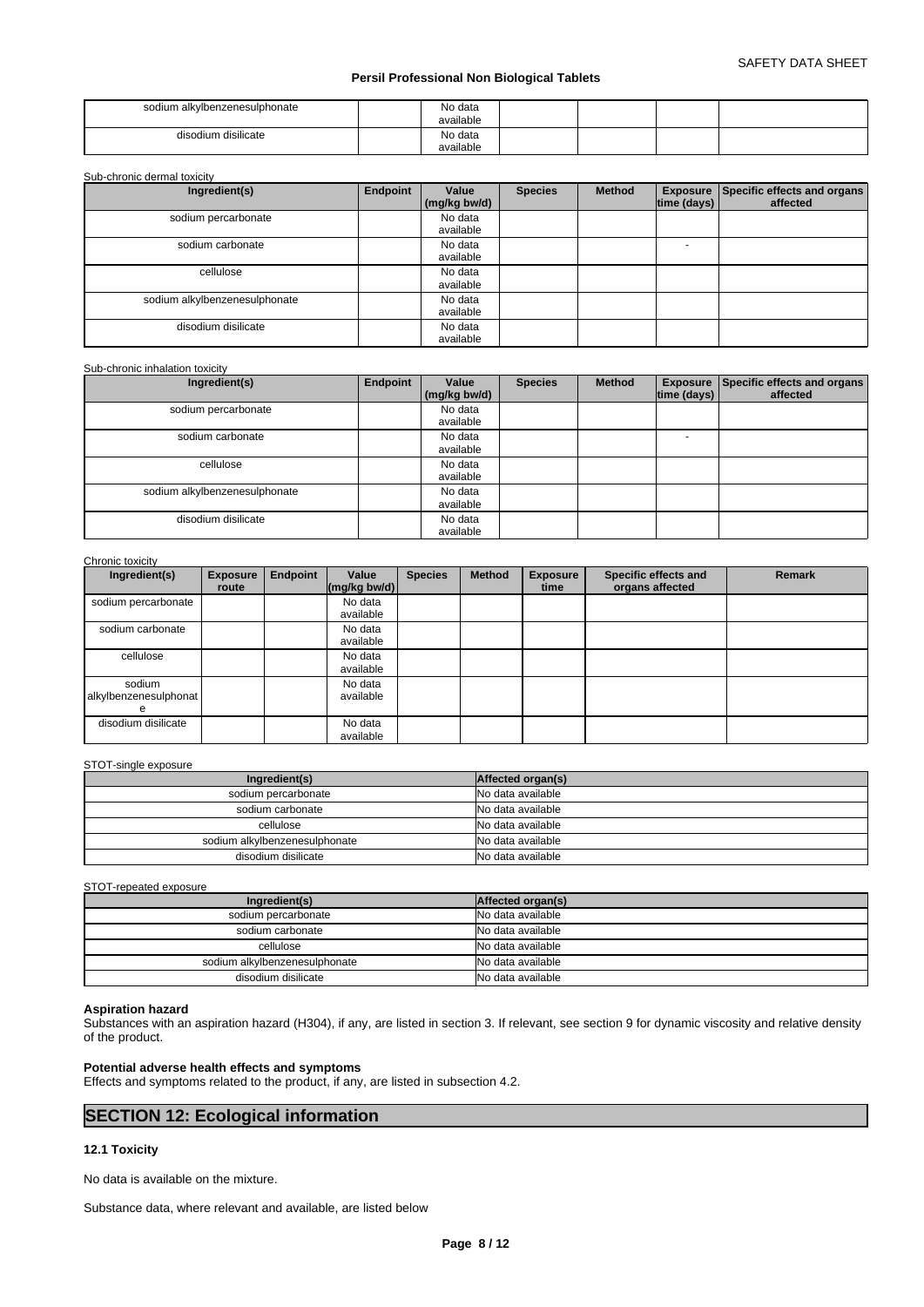## **Aquatic short-term toxicity** Aquatic short-term toxicity - fish

| $\mu$ igadito shiort to $\mu$ to $\mu$ is a result. |           |                      |                        |                  |                             |
|-----------------------------------------------------|-----------|----------------------|------------------------|------------------|-----------------------------|
| Ingredient(s)                                       | Endpoint  | Value<br>(mg/l)      | <b>Species</b>         | <b>Method</b>    | <b>Exposure</b><br>time (h) |
| sodium percarbonate                                 | $LC_{50}$ | 70.7                 | Pimephales<br>promelas | Method not given | 96                          |
| sodium carbonate                                    | $LC_{50}$ | 300                  | Lepomis<br>macrochirus | Method not given | 96                          |
| cellulose                                           |           | No data<br>available |                        |                  |                             |
| sodium alkylbenzenesulphonate                       |           | No data<br>available |                        |                  |                             |
| disodium disilicate                                 |           | No data<br>available |                        |                  |                             |

| Aquatic short-term toxicity - crustacea |          |                      |                         |                  |                             |
|-----------------------------------------|----------|----------------------|-------------------------|------------------|-----------------------------|
| Ingredient(s)                           | Endpoint | Value<br>(mg/l)      | <b>Species</b>          | <b>Method</b>    | <b>Exposure</b><br>time (h) |
| sodium percarbonate                     | EC 50    | 4.9                  | Daphnia pulex           | Method not given | 48                          |
| sodium carbonate                        | EC 50    | 265                  | Daphnia<br>magna Straus | Method not given | 96                          |
| cellulose                               |          | No data<br>available |                         |                  |                             |
| sodium alkylbenzenesulphonate           |          | No data<br>available |                         |                  |                             |
| disodium disilicate                     |          | No data<br>available |                         |                  |                             |

| Aquatic short-term toxicity - algae |          |                      |                |               |                             |
|-------------------------------------|----------|----------------------|----------------|---------------|-----------------------------|
| Ingredient(s)                       | Endpoint | Value<br>(mg/l)      | <b>Species</b> | <b>Method</b> | <b>Exposure</b><br>time (h) |
| sodium percarbonate                 |          | No data<br>available |                |               |                             |
| sodium carbonate                    |          | No data<br>available |                |               |                             |
| cellulose                           |          | No data<br>available |                |               |                             |
| sodium alkylbenzenesulphonate       |          | No data<br>available |                |               |                             |
| disodium disilicate                 |          | No data<br>available |                |               |                             |

| Aquatic short-term toxicity - marine species |                 |                      |                |               |                                |
|----------------------------------------------|-----------------|----------------------|----------------|---------------|--------------------------------|
| Ingredient(s)                                | <b>Endpoint</b> | Value<br>(mg/l)      | <b>Species</b> | <b>Method</b> | <b>Exposure</b><br>time (days) |
| sodium percarbonate                          |                 | No data<br>available |                |               | $\overline{\phantom{0}}$       |
| sodium carbonate                             |                 | No data<br>available |                |               | -                              |
| cellulose                                    |                 | No data<br>available |                |               |                                |
| sodium alkylbenzenesulphonate                |                 | No data<br>available |                |               |                                |
| disodium disilicate                          |                 | No data<br>available |                |               |                                |

| Impact on sewage plants - toxicity to bacteria |          |                      |                     |                     |                         |
|------------------------------------------------|----------|----------------------|---------------------|---------------------|-------------------------|
| Ingredient(s)                                  | Endpoint | Value<br>(mg/l)      | <b>Inoculum</b>     | <b>Method</b>       | <b>Exposure</b><br>time |
| sodium percarbonate                            | EC 50    | 466                  | Activated<br>sludge | OECD <sub>209</sub> | $0.5$ hour(s)           |
| sodium carbonate                               |          | No data<br>available |                     |                     |                         |
| cellulose                                      |          | No data<br>available |                     |                     |                         |
| sodium alkylbenzenesulphonate                  |          | No data<br>available |                     |                     |                         |
| disodium disilicate                            |          | No data<br>available |                     |                     |                         |

## **Aquatic long-term toxicity** Aquatic long-term toxicity - fish

| Ingredient(s)                 | Endpoint    | Value<br>(mg/l)          | <b>Species</b>         | <b>Method</b>       | <b>Exposure</b><br>time | <b>Effects observed</b> |
|-------------------------------|-------------|--------------------------|------------------------|---------------------|-------------------------|-------------------------|
| sodium percarbonate           | <b>NOEC</b> | 7.4                      | Pimephales<br>promelas | Method not<br>qiven | 96 hour(s)              |                         |
| sodium carbonate              |             | No data<br>available     |                        |                     |                         |                         |
| cellulose                     |             | No data<br>available     |                        |                     |                         |                         |
| sodium alkylbenzenesulphonate |             | No data<br>available     |                        |                     |                         |                         |
| disodium disilicate           |             | No data<br>aRanga⊜la9/12 |                        |                     |                         |                         |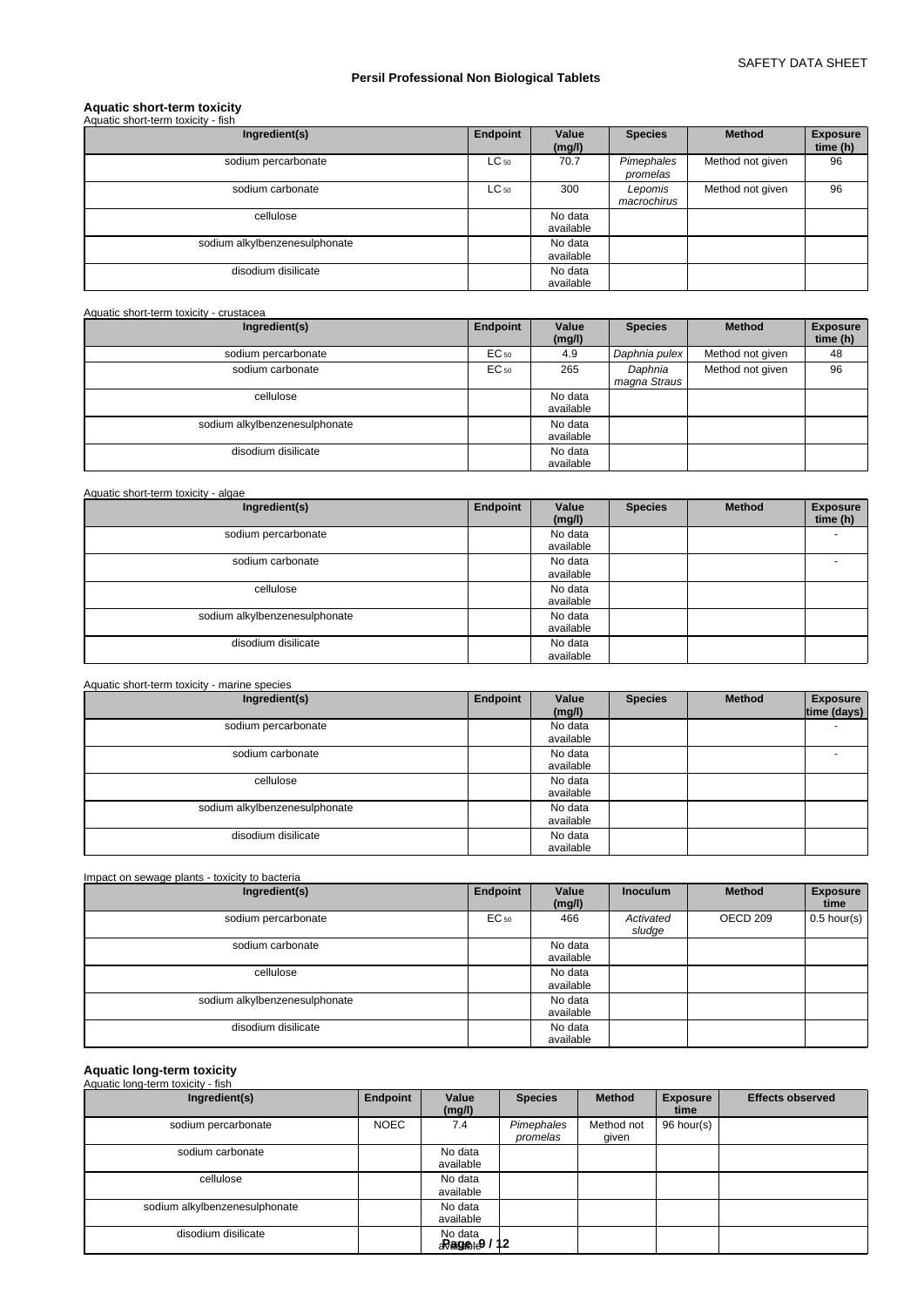#### Aquatic long-term toxicity - crustacea

| Ingredient(s)                 | Endpoint    | Value<br>(mg/l)      | <b>Species</b> | <b>Method</b>       | <b>Exposure</b><br>time | <b>Effects observed</b> |
|-------------------------------|-------------|----------------------|----------------|---------------------|-------------------------|-------------------------|
| sodium percarbonate           | <b>NOEC</b> | 2                    | Daphnia pulex  | Method not<br>qiven | 48 hour(s)              |                         |
| sodium carbonate              |             | No data<br>available |                |                     |                         |                         |
| cellulose                     |             | No data<br>available |                |                     |                         |                         |
| sodium alkylbenzenesulphonate |             | No data<br>available |                |                     |                         |                         |
| disodium disilicate           |             | No data<br>available |                |                     |                         |                         |

#### Aquatic toxicity to other aquatic benthic organisms, including sediment-dwelling organisms, if available:

| Ingredient(s)                 | Endpoint | Value<br>(mg/kg dw<br>sediment) | <b>Species</b> | <b>Method</b> | <b>Exposure</b><br>time (days) | <b>Effects observed</b> |
|-------------------------------|----------|---------------------------------|----------------|---------------|--------------------------------|-------------------------|
| sodium percarbonate           |          | No data<br>available            |                |               | $\overline{\phantom{a}}$       |                         |
| sodium carbonate              |          | No data<br>available            |                |               |                                |                         |
| cellulose                     |          | No data<br>available            |                |               |                                |                         |
| sodium alkylbenzenesulphonate |          | No data<br>available            |                |               |                                |                         |
| disodium disilicate           |          | No data<br>available            |                |               |                                |                         |

**Terrestrial toxicity** Terrestrial toxicity - soil invertebrates, including earthworms, if available:

| Ingredient(s)       | Endpoint | Value     | <b>Species</b> | <b>Method</b> | <b>Exposure</b>          | <b>Effects observed</b> |
|---------------------|----------|-----------|----------------|---------------|--------------------------|-------------------------|
|                     |          | (mg/kg dw |                |               | time (days)              |                         |
|                     |          | soil)     |                |               |                          |                         |
| sodium percarbonate |          | No data   |                |               | $\overline{\phantom{a}}$ |                         |
|                     |          | available |                |               |                          |                         |
| sodium carbonate    |          | No data   |                |               | <b>1</b>                 |                         |
|                     |          | available |                |               |                          |                         |

#### Terrestrial toxicity - plants, if available:

| Ingredient(s)       | Endpoint | Value<br>(mg/kg dw<br>soil) | <b>Species</b> | <b>Method</b> | <b>Exposure</b><br>$ time$ (days) $ $ | <b>Effects observed</b> |
|---------------------|----------|-----------------------------|----------------|---------------|---------------------------------------|-------------------------|
| sodium percarbonate |          | No data<br>available        |                |               |                                       |                         |
| sodium carbonate    |          | No data<br>available        |                |               | $\overline{\phantom{a}}$              |                         |

#### Terrestrial toxicity - birds, if available:

| Ingredient(s)       | Endpoint | Value     | <b>Species</b> | <b>Method</b> | <b>Exposure</b>    | <b>Effects observed</b> |
|---------------------|----------|-----------|----------------|---------------|--------------------|-------------------------|
|                     |          |           |                |               | $ time$ (days) $ $ |                         |
| sodium percarbonate |          | No data   |                |               |                    |                         |
|                     |          | available |                |               |                    |                         |
| sodium carbonate    |          | No data   |                |               |                    |                         |
|                     |          | available |                |               |                    |                         |

Terrestrial toxicity - beneficial insects, if available:

| Ingredient(s)       | Endpoint | Value<br>(mg/kg dw<br>soil) | <b>Species</b> | <b>Method</b> | <b>Exposure</b><br>$ time$ (days) $ $ | <b>Effects observed</b> |
|---------------------|----------|-----------------------------|----------------|---------------|---------------------------------------|-------------------------|
| sodium percarbonate |          | No data<br>available        |                |               | $\overline{\phantom{a}}$              |                         |
| sodium carbonate    |          | No data<br>available        |                |               |                                       |                         |

#### Terrestrial toxicity - soil bacteria, if available:

| Ingredient(s)       | Endpoint | Value<br>(mg/kg dw | <b>Species</b> | <b>Method</b> | <b>Exposure</b><br>$ time$ (days) $ $ | <b>Effects observed</b> |
|---------------------|----------|--------------------|----------------|---------------|---------------------------------------|-------------------------|
|                     |          | soil)              |                |               |                                       |                         |
| sodium percarbonate |          | No data            |                |               | $\overline{\phantom{a}}$              |                         |
|                     |          | available          |                |               |                                       |                         |
| sodium carbonate    |          | No data            |                |               |                                       |                         |
|                     |          | available          |                |               |                                       |                         |

#### **12.2 Persistence and degradability**

#### **Abiotic degradation**

Abiotic degradation - photodegradation in air, if available:

| Ingredient(s)       | <br>time<br>Half-life | <b>Method</b>         | valuation | Remark |
|---------------------|-----------------------|-----------------------|-----------|--------|
| sodium percarbonate | <b>NA</b>             | Method<br>l not aiven |           |        |

| Abiotic<br>degradation<br>hvdrolvsis.<br>if available: |                   |               |            |        |  |  |
|--------------------------------------------------------|-------------------|---------------|------------|--------|--|--|
|                                                        | Half-life time in | Method<br>. . | Evaluation | Remark |  |  |
| age-                                                   |                   |               |            |        |  |  |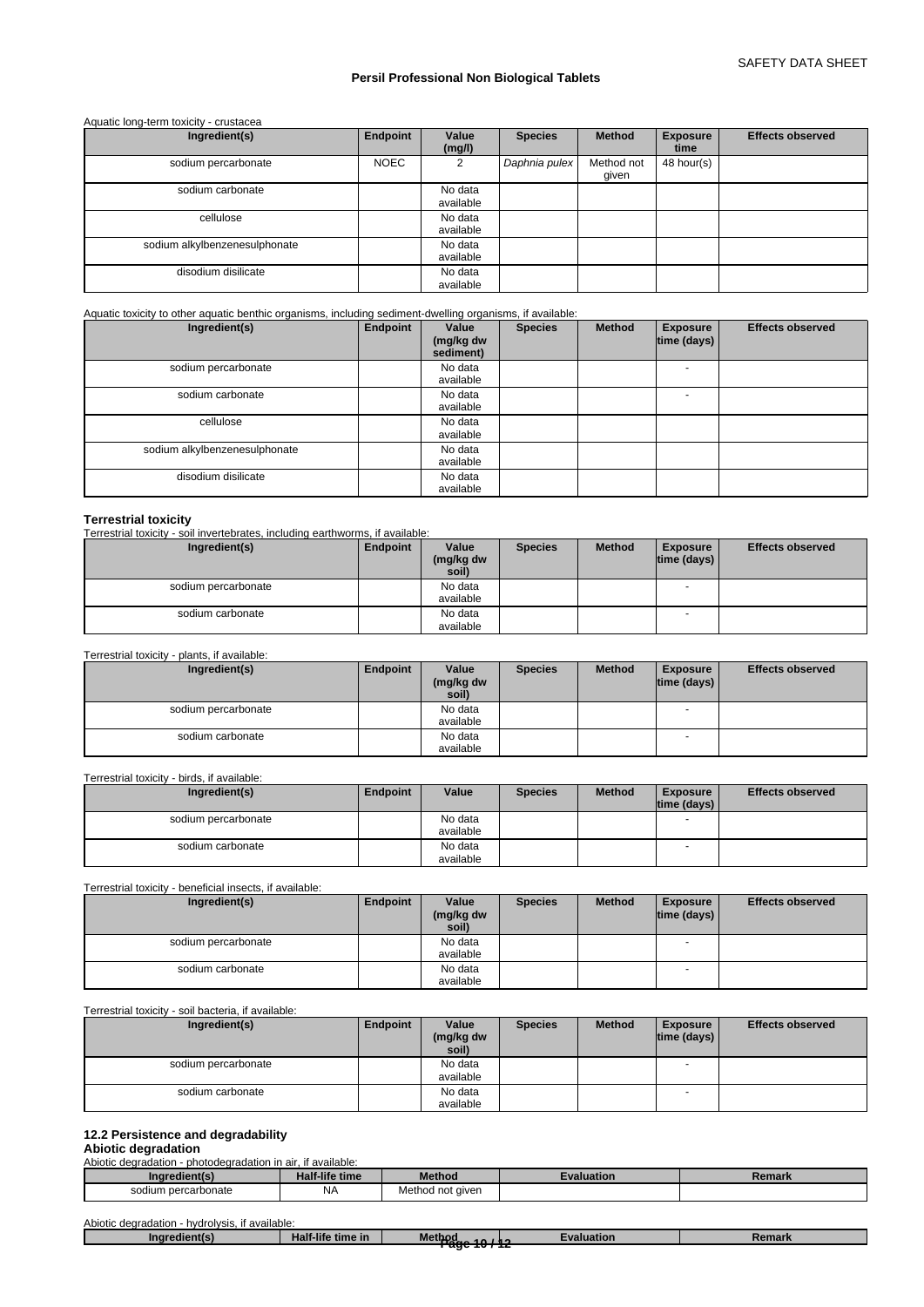|                     | fresh water       |                  |                      |  |
|---------------------|-------------------|------------------|----------------------|--|
| sodium percarbonate | day(s)            | Method not given | <b>Hydrolysible</b>  |  |
| sodium carbonate    | No data available |                  | Rapidly hydrolysible |  |

Abiotic degradation - other processes, if available:

#### **Biodegradation**

Ready biodegradability - aerobic conditions

| Ingredient(s)                 | <b>Inoculum</b> | Analytical<br>method | DT 50 | <b>Method</b> | <b>Evaluation</b>                       |
|-------------------------------|-----------------|----------------------|-------|---------------|-----------------------------------------|
| sodium percarbonate           |                 |                      |       |               | Not applicable (inorganic<br>substance) |
| sodium carbonate              |                 |                      |       |               | Not applicable (inorganic<br>substance) |
| cellulose                     |                 |                      |       |               | No data available                       |
| sodium alkylbenzenesulphonate |                 |                      |       |               | No data available                       |
| disodium disilicate           |                 |                      |       |               | No data available                       |

Ready biodegradability - anaerobic and marine conditions, if available:

Degradation in relevant environmental compartments, if available:

The surfactant(s) contained in this preparation complies(comply) with the biodegradability criteria as laid down in Regulation (EC) No. 648/2004 on detergents. Data to support this assertion are held at the disposal of the competent authorities of the Member States and will be made available to them, at their direct request or at the request of a detergent manufacturer.

## **12.3 Bioaccumulative potential**

| Partition coefficient n-octanol/water (log Kow) |                   |               |                             |        |  |  |  |
|-------------------------------------------------|-------------------|---------------|-----------------------------|--------|--|--|--|
| Ingredient(s)                                   | Value             | <b>Method</b> | <b>Evaluation</b>           | Remark |  |  |  |
| sodium percarbonate                             | No data available |               |                             |        |  |  |  |
| sodium carbonate                                | No data available |               | No bioaccumulation expected |        |  |  |  |
| cellulose                                       | No data available |               |                             |        |  |  |  |
| sodium alkylbenzenesulphonate                   | No data available |               |                             |        |  |  |  |
| disodium disilicate                             | No data available |               |                             |        |  |  |  |

#### Bioconcentration factor (BCF)

| Ingredient(s)                   | Value             | <b>Species</b> | <b>Method</b> | Evaluation                  | <b>Remark</b> |
|---------------------------------|-------------------|----------------|---------------|-----------------------------|---------------|
| sodium percarbonate             | No data available |                |               |                             |               |
| sodium carbonate                | No data available |                |               | No bioaccumulation expected |               |
| cellulose                       | No data available |                |               |                             |               |
| sodium<br>alkylbenzenesulphonat | No data available |                |               |                             |               |
| disodium disilicate             | No data available |                |               |                             |               |

#### **12.4 Mobility in soil**

Adsorption/Desorption to soil or sediment

| Ingredient(s)                 | Adsorption<br>coefficient<br>Log Koc | <b>Desorption</b><br>coefficient<br>Log Koc(des) | <b>Method</b> | Soil/sediment<br>type | <b>Evaluation</b>                                   |
|-------------------------------|--------------------------------------|--------------------------------------------------|---------------|-----------------------|-----------------------------------------------------|
| sodium percarbonate           | No data available                    |                                                  |               |                       | High potential for mobility in<br><b>Isoi</b>       |
| sodium carbonate              | No data available                    |                                                  |               |                       | Potential for mobility in soil,<br>soluble in water |
| cellulose                     | No data available                    |                                                  |               |                       |                                                     |
| sodium alkylbenzenesulphonate | No data available                    |                                                  |               |                       |                                                     |
| disodium disilicate           | No data available                    |                                                  |               |                       |                                                     |

#### **12.5 Results of PBT and vPvB assessment**

Substances that fulfill the criteria for PBT/vPvB, if any, are listed in section 3.

#### **12.6 Other adverse effects**

No other adverse effects known.

## **SECTION 13: Disposal considerations**

**13.1 Waste treatment methods Waste from residues / unused products:**

**Empty packaging**

The concentrated contents or contaminated packaging should be disposed of by a certified handler or according to the site permit. Release of waste to sewers is discouraged. The cleaned packaging material is suitable for energy recovery or recycling in line with local legislation. **European Waste Catalogue:** 20 01 29\* - detergents containing dangerous substances.

**Recommendation:** Dispose of observing national or local regulations.